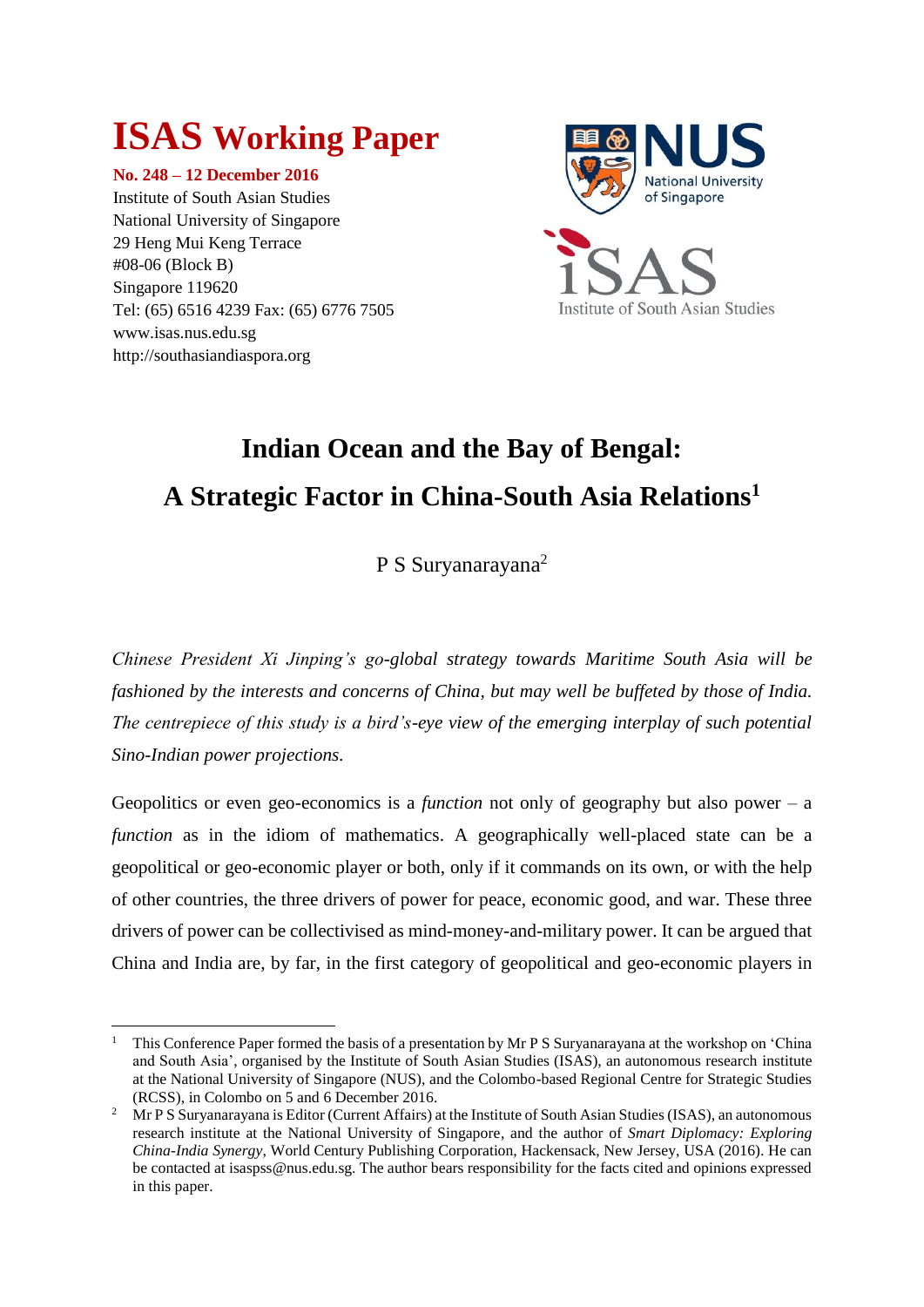their own right. Pakistan by and large, and Sri Lanka as well as Bangladesh to a lesser extent, are in the second category of being enabled by China for geopolitical and geo-economic roles. Pakistan has been buttressed by the United States, too, at various times in this regard.

In essence, the emerging dynamics of China as a strategic factor in the geopolitics and geoeconomics of South Asia flow from Beijing's command over the three drivers of power for peace, economic good, and war. Such a view is conventional wisdom in the study of contemporary South Asia in this second decade of the 21st century. But if you tilt the prism of perception slightly, the Indian Ocean and the Bay of Bengal can themselves be seen as a strategic factor in China's relations with the South Asian countries.

Obviously, the Indian Ocean and the Bay of Bengal are not states *per se*. But their location, south of China in a somewhat linear view, is directly relevant to Beijing as it projects its mindmoney-and-military power towards Maritime South Asia. Chinese President Xi Jinping's 'Belt and Road Initiative', in particular his '21st century Maritime Silk Road', is emblematic of his country's geopolitical and geo-economic power projection towards and beyond South Asia. There is really nothing amiss about China's doing-so, because power projection is intrinsic to human as well as state behaviour. Innate human and state behaviour is intrinsic to geopolitics just as the properties of matter are the foundational basis of physical or more-precise sciences.

For the purpose of my research in this realm, the Bay of Bengal, which is seen in some scholarly circles as a part of the Eastern Indian Ocean, is treated as a distinctive sub-theatre. The reason is pretty clear: the waters of this Bay wash the long shoreline of Eastern India. So, India tends to be *possessive* about this maritime sub-theatre, somewhat like China is *possessive* about South China Sea and East China Sea. These three maritime sectors are of considerable importance to international trade and commerce. To this extent, China's power projection towards South Asia through segments of the Bay of Bengal becomes a matter of interest and concern to India. Delhi, therefore, has a strategic compulsion to try and keep Beijing at bay (pun intended) in this sub-theatre. This is not a counter-intuitive factor in this Bay sub-theatre (and indeed in the other sub-theatres of Sri Lanka's Indian Ocean environs, as well as the Arabian Sea along the India-Pakistan-Iran coastline). Although India does not match China's huge macro-economic strengths and military expenditures, Delhi has strengths and ambitions that matter to the sub-theatres in focus here. Above all, China and India have had a deeply chequered relationship since the mid-20th century.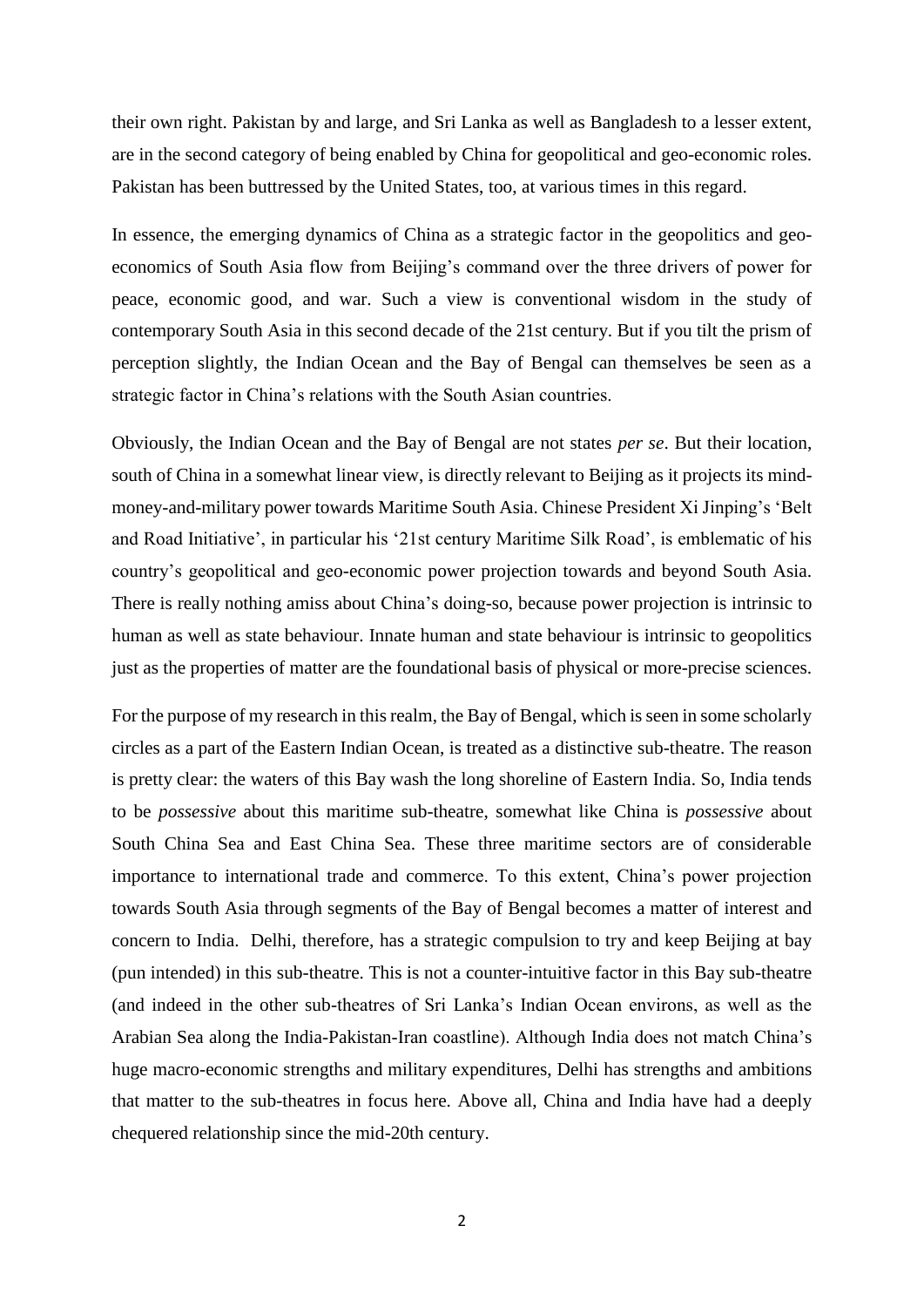Surely, South Asia's Bangladesh, besides a few Southeast Asian countries, are littoral-states along the Bay of Bengal. Inevitably, the interests and concerns of these states will in some ways impinge on the China-India paradigm of power projections in this sub-theatre.

In addition, the China-South Asia maritime relations will, by and large, be determined by Beijing's power projection in, as well as near, Sri Lanka and Pakistan. Relevant to this context are: (a) the Indian Ocean itself that encircles Sri Lanka in a standard cartographic depiction, and (b) the Arabian Sea, a sub-theatre, which some scholars portray as a part of the Western Indian Ocean.

As for Rising India's natural instinct of competing with the Ascendant China in the entire spectrum of the Indian Ocean, relevant, too, are some parts of Maritime Southeast Asia and Australia in the East, besides parts of East Africa as well as Mauritius and Seychelles in the West. In this limited study, we keep *these* sub-theatres out of the visibility range of our lens, mainly because our primary focus is on China and South Asia.

Specifically for this study, the geographical contours have now been traced for China's geopolitical interactions with South Asia in the maritime domain. Within this framework, I shall focus on three sub-theatres: the Bay of Bengal itself; as an extension, Sri Lanka's sphere of *interest* in the Indian Ocean as such; and Pakistan's territorial waters in the Arabian Sea. The geopolitical dynamics of Xi Jinping's go-global strategy towards Maritime South Asia will be fashioned by the interests and concerns of China, but may well be buffeted by those of India. The centrepiece of this study is a bird's-eye view of the emerging interplay of such *potential* Sino-Indian power projections.

#### **Six-and-Ten-Degree Channels**

As calm and stable as possible is the current state of the *potential* China-India competition in the Bay of Bengal sub-theatre. In this overall ambience, Beijing does seek to project economic and strategic power towards South Asia through this maritime sector. However, China needs to navigate with political care and strategic craft. India holds a *potentially* commanding advantage. There are three nodal points of *potential* China-India tussle – one nodal point in the southern Bay of Bengal, and two points in the central portion of this sub-theatre. A careful look at an authentic or accurate map will suffice to recognise these current realities.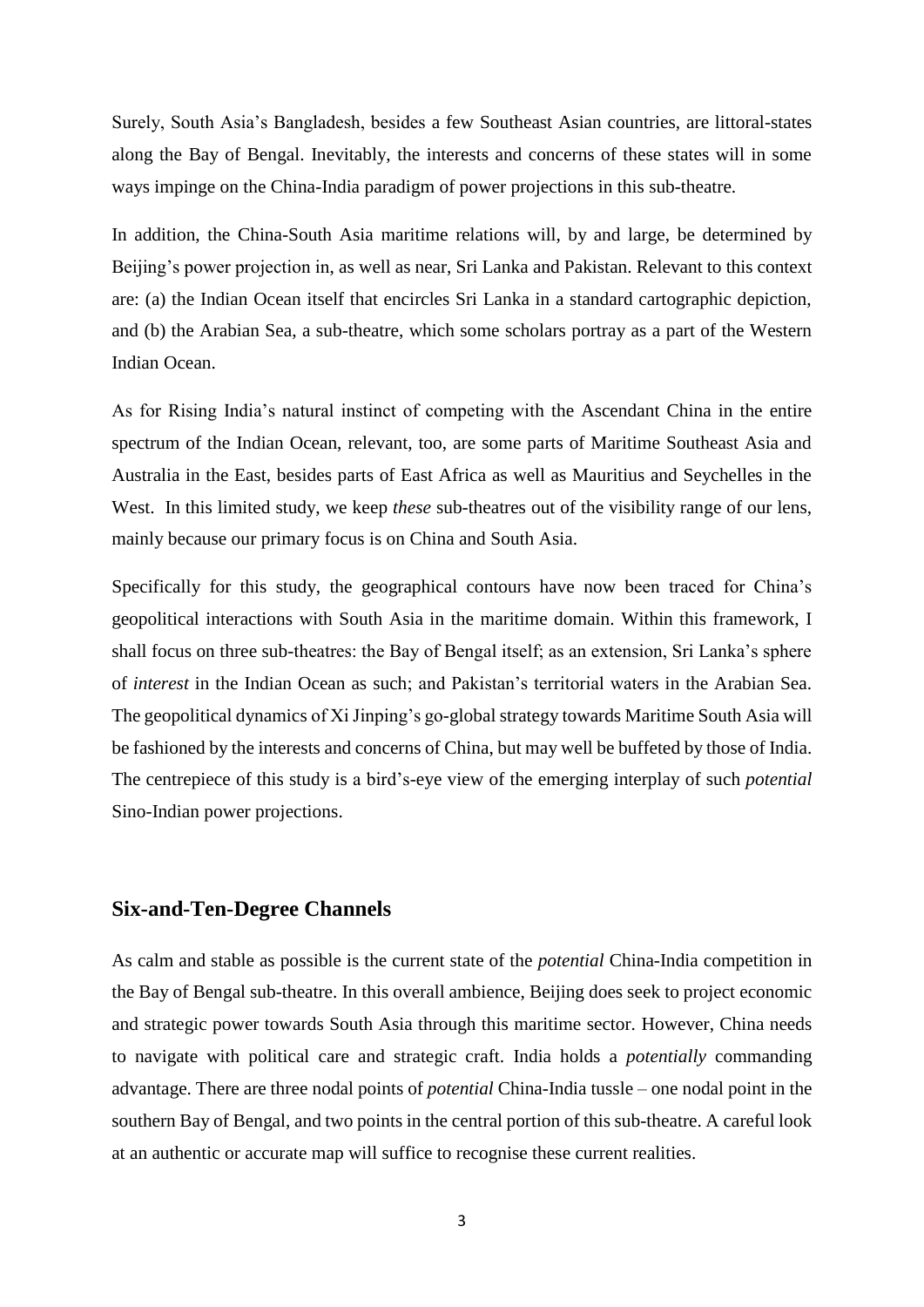The nodal point in southern Bay of Bengal is the 200-km-wide Six-Degree Channel near the western entry-exit gateway of the Malacca Strait. Delhi has a legitimate military presence here, more precisely at the nearby Nicobar Island that belongs to India. The Six-Degree Channel is indeed the passageway for much of China's two-way commercial traffic in this sub-theatre. Beijing's military traffic, if any at both the surface-level and the sub-surface level, passes through this pathway to and from South Asia (Sri Lanka and Pakistan in particular). For China, this pathway is clearly the shortest sea-route to and from South Asia. In such a calculus of distance, the Sunda and the Lombak Straits, both farther to the east, suffer in comparison with the Malacca Strait and the Six-Degree Channel.<sup>3</sup> Given this geographical reality, Delhi's Tri-Services Command at the Indian outpost of Andaman and Nicobar Islands (ANIs) in the Bay of Bengal is a geopolitical factor that China is aware of. These islands, widely recognised as India's latent strategic asset, are vulnerable to natural disasters. But the Indians have demonstrated resilience after the 2004 Tsunami, which hit Nicobar in particular. India has sustained its military presence at the ANIs after that Tsunami.

There have been occasional reports that China had stealthily navigated its submarines to test India's military capabilities in the vicinity of the Six-Degree Channel and the ANIs. However, neither China nor India has publicly acknowledged any nasty surface-level or sub-surface stand-off between their respective Navies around the Six-Degree Channel and the ANIs. Indeed, naval experts say that the depths of Malacca Strait are not ideally suited for navigating submarines for military purposes.

There is ample scope, though, for a stand-off as China seeks to rise to its full potential as a global player in international trade as well as military matters. For now, the geopolitics of international commerce, including China's, does not impinge on India's own vital economic and security interests in the vicinity of the Six-Degree Channel.

Also in the southern Bay of Bengal, India can hope to gain greater strategic presence off the Trincomalee port along Sri Lanka's eastern seaboard. During India's Prime Minister Narendra Modi's visit to Sri Lanka in March 2015, Delhi scaled up its activities at the Trincomalee Oil Tank Farm. Even without India's enhanced access to this Oil Tank Farm, it is easy to foresee that the modernising Indian Navy can make its strategic presence felt off Trincomalee. The

<sup>3</sup> For more about the naval salience and challenges for India – in relation to the Six-Degree Channel as well as the Ten-Degree Channel (mentioned later in this paper) – read, among others, Jeff M. Smith, *Cold Peace: China-India Rivalry in the Twenty-First Century*, Lexington Books, Lanham, Maryland (USA) and Plymouth (UK), 2014, pp. 164-174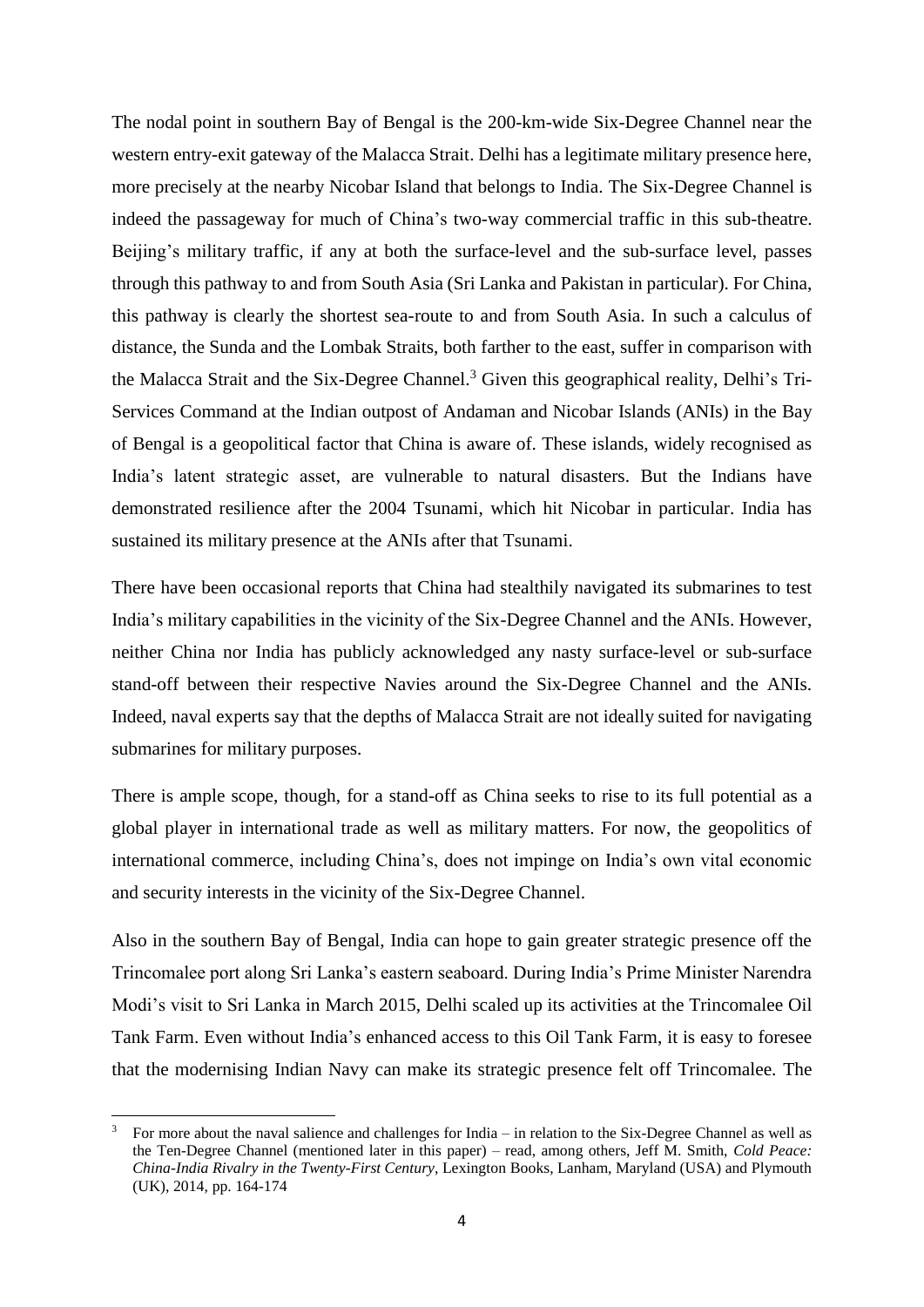Indian Navy is engaged in a quest for full-spectrum capabilities. This might be an added factor for China to consider, as it expands its power projections towards South Asia.

However, the international commercial traffic as well as military traffic (if any), including China's in particular, generally passes at quite some distance away from Trincomalee, except for such traffic (if any) bound for this port itself. Viewed in this perspective, the Indian Navy's *potentially* potent strategic presence off Trincomalee will not necessarily give Delhi any 'antiaccess, area-denial' capabilities in this segment, with reference to China, especially during peacetime. The phrase 'anti-access, area-denial' has come into vogue to denote a state's dominance in a maritime sector, to the detriment of other states, during peacetime.

Moving away from southern Bay of Bengal as a sub-theatre, and as mentioned earlier, we should take note of two more nodal points for *potential* China-India tussle. These two points lie in the central portion of the Bay of Bengal.

One of these two, namely the 150-km-wide Ten-Degree Channel, is relevant to a scenario of suspected Chinese 'plan' to create an artificial alternative to the Malacca Strait. Thailand's Isthmus of Kra is the *potential* site for this artificial waterway, which might be modelled on the Panama Canal and/or the Suez Canal. Relevant to this context is the location of the Ten-Degree Channel quite close to the Isthmus of Kra, which also lies in or near the same Ten-Degree Latitude. The Ten-Degree Channel, which segregates the Andaman Island from the southern Nicobar Island, is a passageway of commercial and strategic importance.

# **The Lure of Kra**

**.** 

At this writing, China has *not* officially confirmed that it is poised to launch work on carving out an artificial alternative to the Malacca Strait. The farthest that China has gone so far is to simply distance itself from the news reports, in mid-May 2015, that Sino-Thai corporate memorandum of cooperation was indeed signed for carving out a Kra Canal. Beijing did not, however, contradict those reports.<sup>4</sup>

Moreover, it stands to reason that China has *not* taken off the table the challenging but tempting option of carving out the Kra Canal as an artificial alternative to the Malacca Strait. A reason

<sup>4</sup> Ministry of Foreign Affairs, People's Republic of China, Foreign Ministry Spokesperson Hong Lei's Regular Press Conference on May 19, 2015, http://www.fmprc.gov.cn (English site)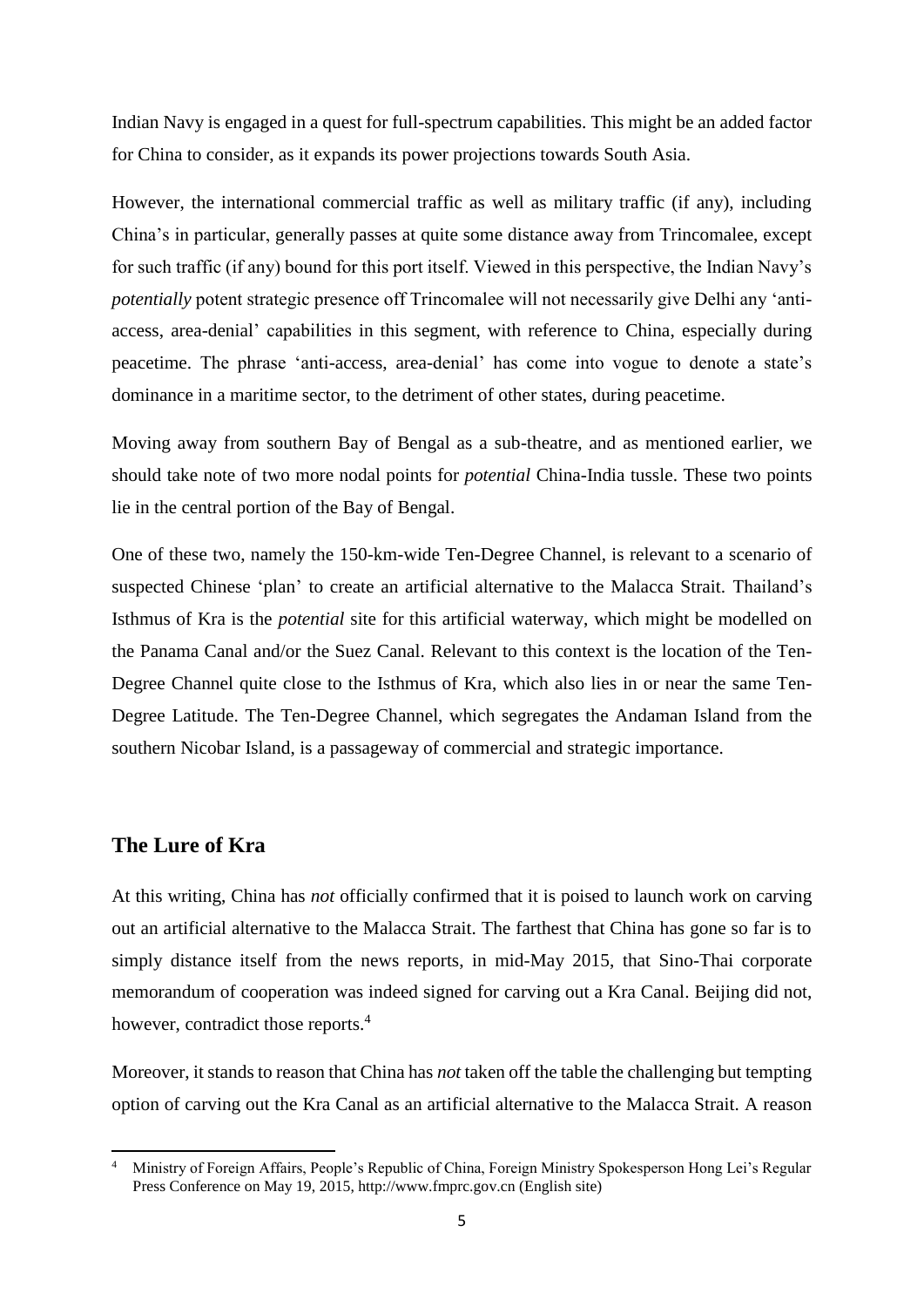for this is not far to seek. Beijing is concerned about a scenario of the US being able to impose some form of blockade at or near the Malacca Strait to China's detriment in a hyper crisis like war. Obviously the US is still a powerful force in the Asia-Pacific and Indo-Pacific domains. It is of course anybody's guess whether the US would remain hyperactive after the presumablyisolationist Donald Trump assumes American presidency in January 2017. Moreover, naval experts say that blockading an international waterway like the Malacca Strait, as different from port(s) in suitable location(s), is a huge diplomatic-and-military challenge. However, Beijing, as a rising global power, does not ignore even a minimal chance of the Malacca Strait becoming inaccessible to China in a hyper-crisis. Beijing's best bet, therefore, will be an artificial alternative to the Malacca Strait, as conceived and likely carved out by China itself. Indeed, significant Chinese statements reinforce the validity of the existing signs that Beijing is conceptualising the Kra Canal.

Amplifying China's initiative of '21st Century Maritime Silk Road', Chinese Foreign Minister Wang Yi had said in December 2014 as follows: "As time goes by, the great significance and far-reaching impact of the initiative will become more keenly felt".<sup>5</sup> This phraseology, indicative of epochal proportions over time, does point to China's 'plan' of carving out the Kra Canal in the future. Reinforcing my inference on these lines is a tell-tale comment carried by the state-run *China Daily* in August 2015: ". . . In the context of rapidly growing economic exchanges between Asia, western Eurasia and Africa, the [proposed] Kra Canal would not be a substitute for the Strait of Malacca but a necessary complement. . . . *The 21st century Chinese return to centrality, accompanied by the great leap outward of global China, provides the means and the need to realize the Kra dream now*. . . . [New] initiatives that do not come from the West are not necessarily anti-Western; they are simply the mark of a multipolar world"<sup>6</sup> (emphasis added). This comment in a state-run publication, as well as Wang Yi's promise about the "great" future "significance" of the '21st century Maritime Silk Road', reveals China's thinking. Therefore, it stands to reason that, as time goes by, China is likely to *explore* the 'plan' for an artificial alternative to the Malacca Strait. After all, it will be imprudent of China to imagine any kind of an isolationist-America for all time to come, although Trump's prospective US presidency has given rise to an image of an inward-looking superpower-indecline.

1

<sup>5</sup> Ministry of Foreign Affairs, People's Republic of China, *2014 in Review: A Successful Year for China's Diplomacy*, http://www.fmprc.gov.cn (English site)

<sup>6</sup> *China Daily: Asia Weekly* (Print edition in English), China Comment by David Gosset, August 21-27, 2015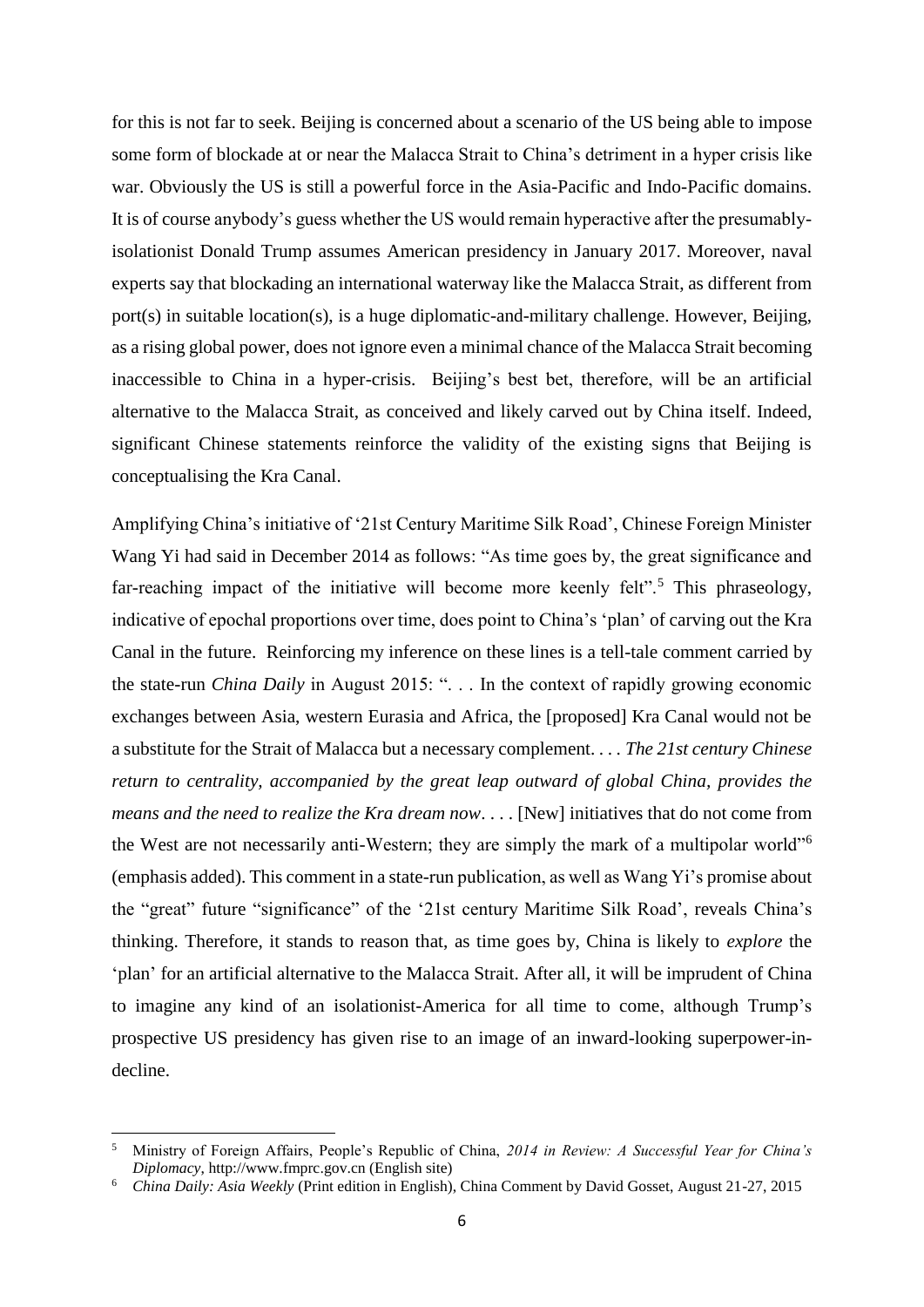However, China has not so far publicly announced and launched work on carving out the Kra Canal, because there are quite a few factors that need to be sorted out first. Foremost is the issue of China being sure about the likely long-term attitudes of several stakeholders: (1) Thailand, which is still grappling with a number of political and constitutional challenges at home; (2) the other littoral states along the Malacca Strait, especially Singapore; (3) the US which, as the lingering superpower in the overlapping Asia-Pacific and Indo-Pacific maritime domains, has the *means* to play counter-games even during, or perhaps after, the Trump presidency; and (4) India which has begun to make its presence felt in the Bay of Bengal.

Of prime relevance to our discussion here is the India factor. In conventional political terms, India surely is not a littoral state along the Malacca Strait. It can, therefore, be argued that the Chinese need not necessarily factor-in Delhi's likely attitude *before* finalising their Kra Canal 'plan'. However, China is expected to be cognisant of Delhi's growing military presence in the vicinity of the Isthmus of Kra, which lies to the east of India's indigenous military base at the Andaman and Nicobar Islands. For China, India's military presence of this magnitude will be a major factor to reckon with – especially in the event of a security-crisis *after* the Kra Canal has been carved out. On balance, China cannot ignore India as a military power in the Bay of Bengal, now and into the future,<sup>7</sup> regardless of whether Delhi can enter into a more-robust strategic partnership with the US even under the Trump presidency.

### **No Visible Sino-Indian Storm, for Now**

**.** 

We have so far discussed the Ten-Degree Channel as one of the two nodal points for *potential* China-India tussle in the central portion of the Bay of Bengal. The other nodal point in this sector is not really a precise point but rather the growing capabilities that radiate from India's Eastern Naval Command (ENC) at Visakhapatnam in India's sub-national State of Andhra Pradesh. International observers take note of the reports, too, about the preparations by India for protecting its nuclear-powered and nuclear-armed submarines at an upcoming stealth facility not far from the ENC.<sup>8</sup> India's military-power projection of this magnitude in the Bay

<sup>7</sup> For a strategic perspective on China's Kra-Canal 'plan', read P S Suryanarayana, *Smart Diplomacy: Exploring China-India Synergy*, World Century Publishing Corporation, Hackensack, New Jersey, USA, 2016, pp. 47- 56

While details about India's nuclear-powered and nuclear-armed submarines are not easily available as opensource data, read, among others, *Military Balance 2016*, International Institute for Strategic Studies, London, and *Cold Peace: China-India Rivalry in the Twenty-First Century* by Jeff M. Smith, Lexington Books, Lanham, Maryland, USA, and Plymouth, UK, 2014, p. 163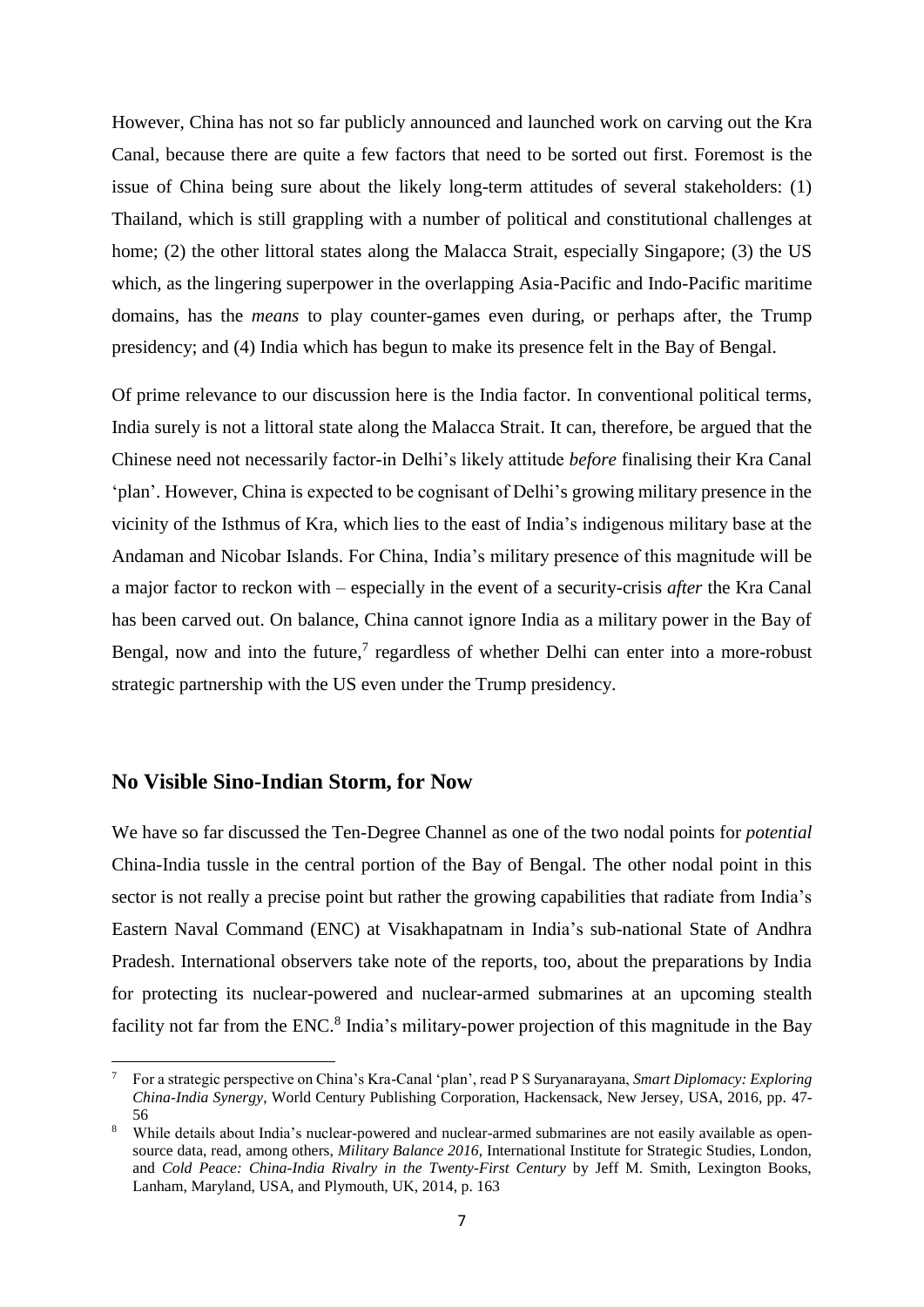of Bengal sub-theatre will be of interest to China because of three reasons. One of these three reasons is that the Chinese commercial traffic (and perhaps also military traffic) continues to pass through or in the vicinity of Malacca Strait. The other two reasons in this sub-context are Beijing's interest (therefore, Delhi's as well) in the Kra Canal 'plan', besides China's *potential* (if not current) naval access to Bangladesh as well as Southeast Asian littoral states along this Bay.

As for China's non-ceremonial naval access to the South Asian littoral states along this Bay, Bangladesh stands alone. Dhaka's current procurement of Chinese conventional submarines is a normal state-to-state transaction, given also Bangladesh's legitimate sense of national sovereignty. However, the future course of the Sino-Indian strategic equation in the Bay of Bengal sub-theatre will depend, in part, on the level of Dhaka's *operational partnership* with the Chinese Navy as time goes by.

As for another relevant dynamic, there is no hard evidence of the US being prepared to deploy its state-of-the-art naval assets, alongside India's, in the Bay of Bengal. Surely US Defence Secretary Ashton Carter did pay a high-profile visit to India's ENC at Visakhapatnam in 2015. However, the US has so far called upon India to emerge in its own right as a 'net security provider' in the Indian Ocean region (including the Bay of Bengal). Moreover, the disposition of the imminent Trump presidency towards matters such as these is still *terra incognita*. On balance, therefore, there is, for the moment, *no* surface-level Sino-Indian storm in the Bay of Bengal sub-theatre of the Indian Ocean region.

# **A 'Dazzling Pearl'**

Sri Lanka has been identified by China as a "dazzling pearl" along the route-map for President Xi Jinping's '21st century Maritime Silk Road'**<sup>9</sup>** initiative. Given the general belief that Beijing chooses its words carefully for both praise and polemics, this statement places Sri Lanka almost on an equal footing with Pakistan, China's "all-weather strategic partner" as anointed by Xi Jinping in April 2015.

 $\boldsymbol{9}$ <sup>9</sup> Chinese Foreign Minister Wang Yi's conversation with his Sri Lankan counterpart Mangala Samaraweera in Beijing in early-2015, http://www.fmprc.gov.cn (English site)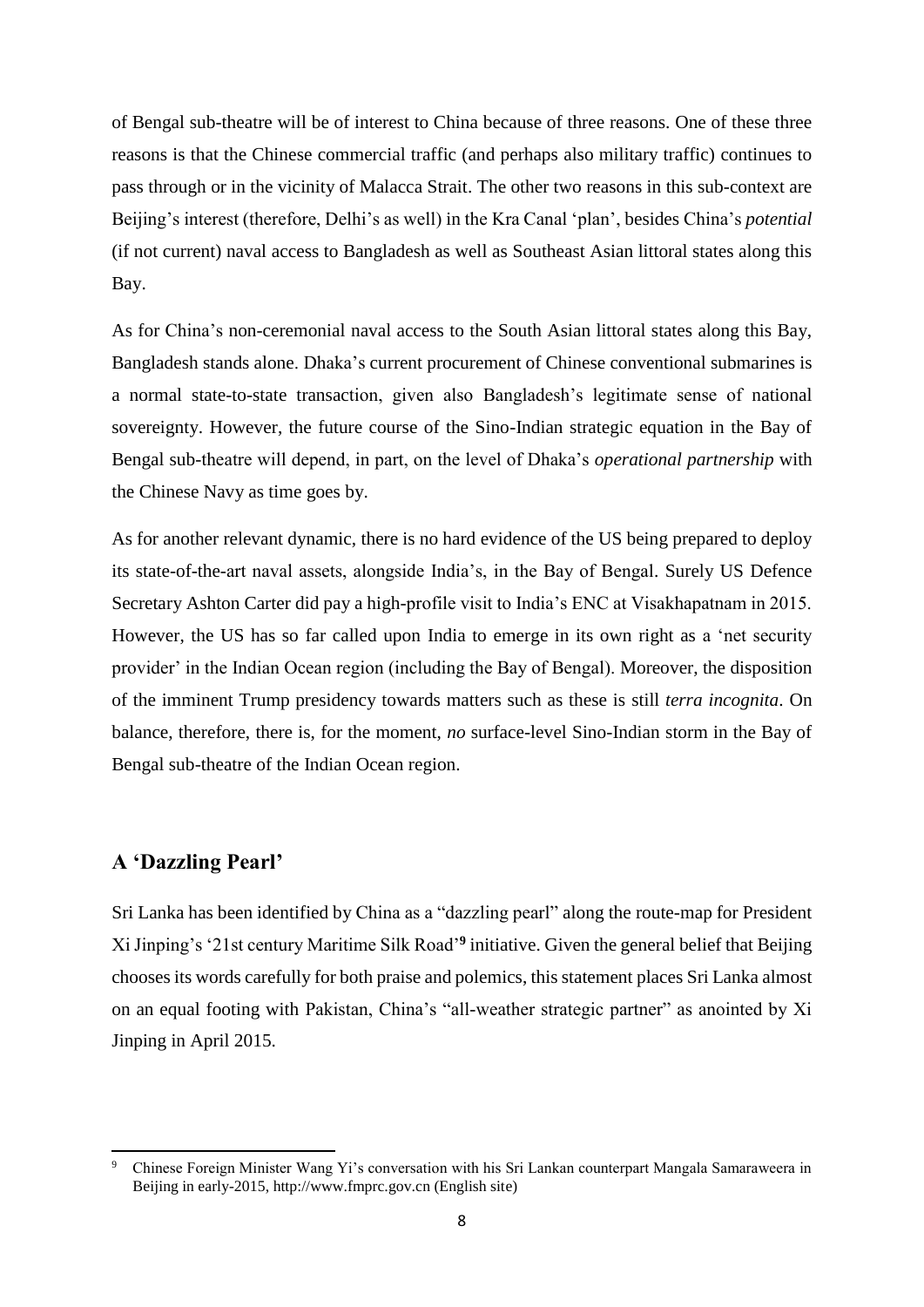As is well-known, the '21st Century Maritime Silk Road' (increasingly abbreviated as just the Road) is emblematic of Ascendant China's go-global grand strategy. It consists of plans to create a web of economic and strategic connectivity between China (on one side) and much of Asia as well as Europe and Africa (on the other side). Maritime Asia, including coastal South Asia, has been conceived of as the arterial route for China's seaside-connectivity to the outside world. For now, China has identified Sri Lanka and Pakistan as the South Asian king-pins along this route.

Beijing has pledged its economic resources towards a network of energy-and-port projects in countries that are willing to participate, as China's partners, in carving out this maritime route. China's economic resources for these purposes include its contributions to its own Silk Road Fund and to a multilateral institution, the Asian Infrastructure Investment Bank (AIIB) – both being new entities. In seeking to co-opt partners for the '21st century Maritime Silk Road', China has so far not had India on-board (on the deck, as it were). The Indian authorities have said that China did not consult them while conceptualising and launching this 'Maritime Road' and the related 'Economic Belt' initiative. <sup>10</sup> In contrast to this "unilateral" Chinese move, the AIIB has been conceptualised and launched as a multilateral initiative. As a result, India says, it has actively associated itself with the founding and operationalization of the AIIB. India ranks next to China among the principal stakeholders in the AIIB's equity portfolio.

As noted earlier, India has chosen to stay outside the purview of China's "unilateral" 'Maritime Silk Road'. As a result, Sri Lanka has emerged as China's key South Asian partner in the coastal water-space of the Indian Ocean (as distinct from the associated Bay of Bengal or Arabian Sea).

Aplenty indeed are the *conceptual images* of the Chinese-built Hambantota port in southern Sri Lanka as Xi Jinping's strategic staging post and India-monitoring station. In contrast, widespread are the *practical stories* of utter non-utilisation of the port, airport, and other infrastructure facilities that have come up at Hambantota in recent years thanks to China's 'prized' or rather 'priced' help.<sup>11</sup> In the same vein, narratives abound, too, about the craftiness of Sri Lanka's previous executive President Mahinda Rajapaksa. He is suspected to have

<sup>10</sup> Delhi's studied attitude towards China's 'Belt and Road' initiative and the China-Pakistan Economic Corridor was spelt out by India's Foreign Secretary S Jaishankar at the IISS Fullerton Lecture, under the auspices of the Asia office of the London-based International Institute for Strategic Studies, in Singapore in 2015.

<sup>&</sup>lt;sup>11</sup> The lacklustre story of the China-aided Hambantota infrastructure facilities in southern Sri Lanka is widely available in media reports and other open-source domains.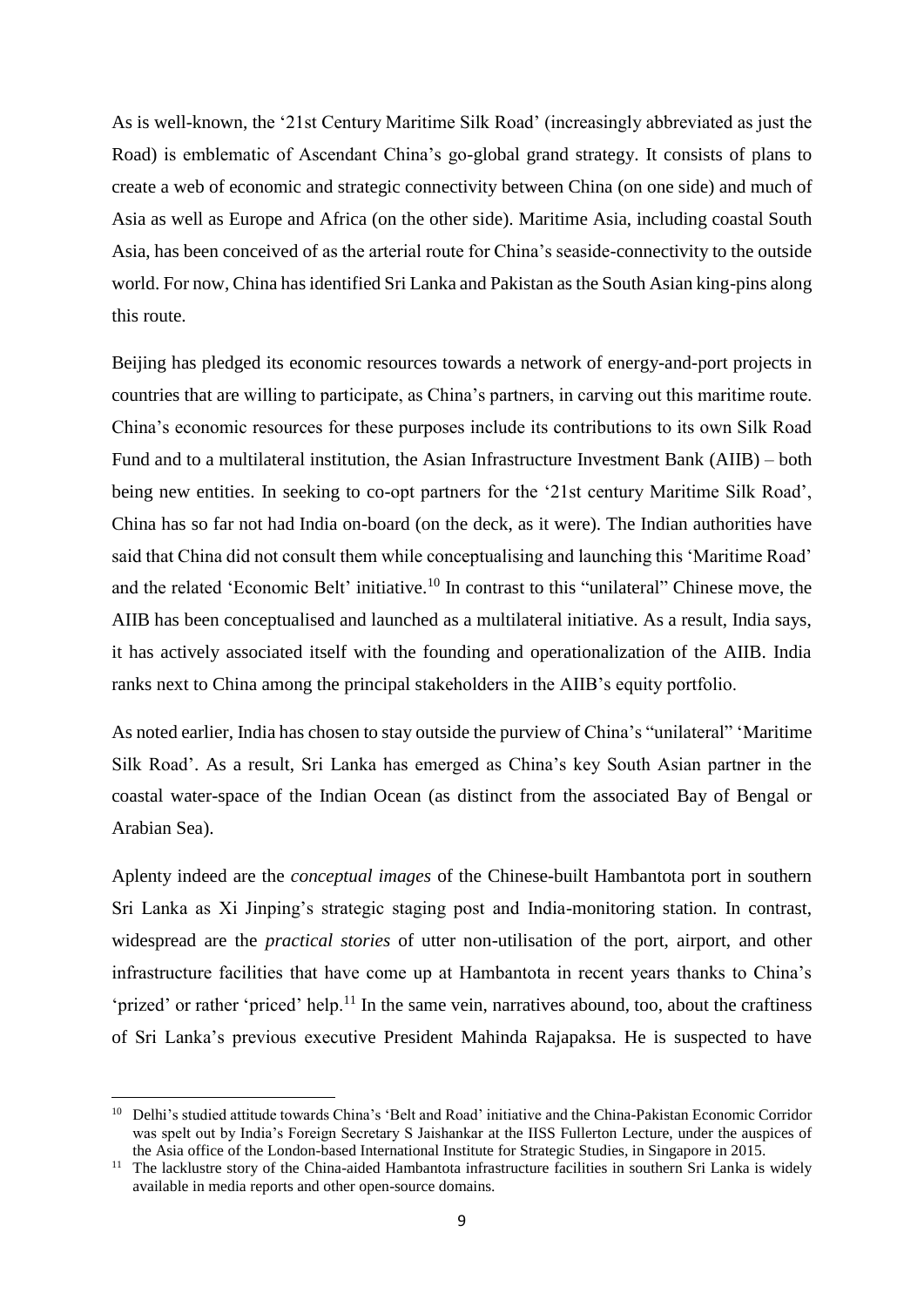merely wanted to do his political bailiff a huge favour by inviting the Chinese to place Hambantota on the global map of geopolitics and geo-economics. So, the failure of this project to take off on the apparently-intended geo-economic trajectory must be blamed on the lack of economic vibrancy in the Hambantota region, it has been argued.<sup>12</sup>

There is a colourful geopolitical counter-narrative in this sub-context. It is said that the Indians, Sri Lanka's closest geo-cultural neighbours, evinced no interest in developing the Hambantota port, when they were offered this project before the Chinese moved in. Non-Indian observers often portray such a supposed lack of enthusiasm as a sure sign of India's strategic immaturity. However, Delhi's failure to seize this 'Hambantota opportunity' can be traced to the uncooperative 'federalism' in a country of mind-boggling diversity like India. Unified national purpose has rarely been easy to generate in fashioning and executing India's foreign and strategic policies.<sup>13</sup>

By and large, these varied reasons and narratives do explain why Hambantota has not emerged as Xi Jinping's first success story in his nearly-worldwide 'Belt and Road' initiative. His first success story may well be the Gwadar port in Pakistan, other things being equal. We will come to that later in this paper.

For now, despite Delhi's supposed strategic myopia towards Sri Lanka in this Xi-Jinping-era in global affairs, the reported 'sightings' of Chinese submarine activities at the Hambantota port have served as a wake-up call for India. In this context, some observers argue that Sri Lanka will be well-advised to focus on a massive development of the Colombo port and the 'Colombo-port-city' with China's proffered help. They would like Sri Lanka to turn these projects into economic game-changers for this island-republic. They would also prefer that Sri Lanka abandon or soft-pedal its hospitality towards China in providing it with strategic space at the 'unproductive' Hambantota port and related facilities.<sup>14</sup>

Indeed, the present Sri Lankan administration, headed by President Maithripala Sirisena and Prime Minister Ranil Wickremesinghe, is by and large accommodative of China's geoeconomic and geopolitical interests in the Colombo port and the 'Colombo-port-city' projects. With China likely to gain such unchallenged strategic access to Sri Lanka, what indeed are

<sup>12</sup> Ibid

<sup>&</sup>lt;sup>13</sup> The largely-impressionistic account of India's failure to seize the 'Hambantota opportunity' is not considerably off the mark, considering the way the story is still unfolding.

<sup>&</sup>lt;sup>14</sup> These informal ideas and propositions came into focus at a panel discussion under an ISAS-organised workshop on "Maritime Governance in South Asia", held in Singapore on 29 November 2016.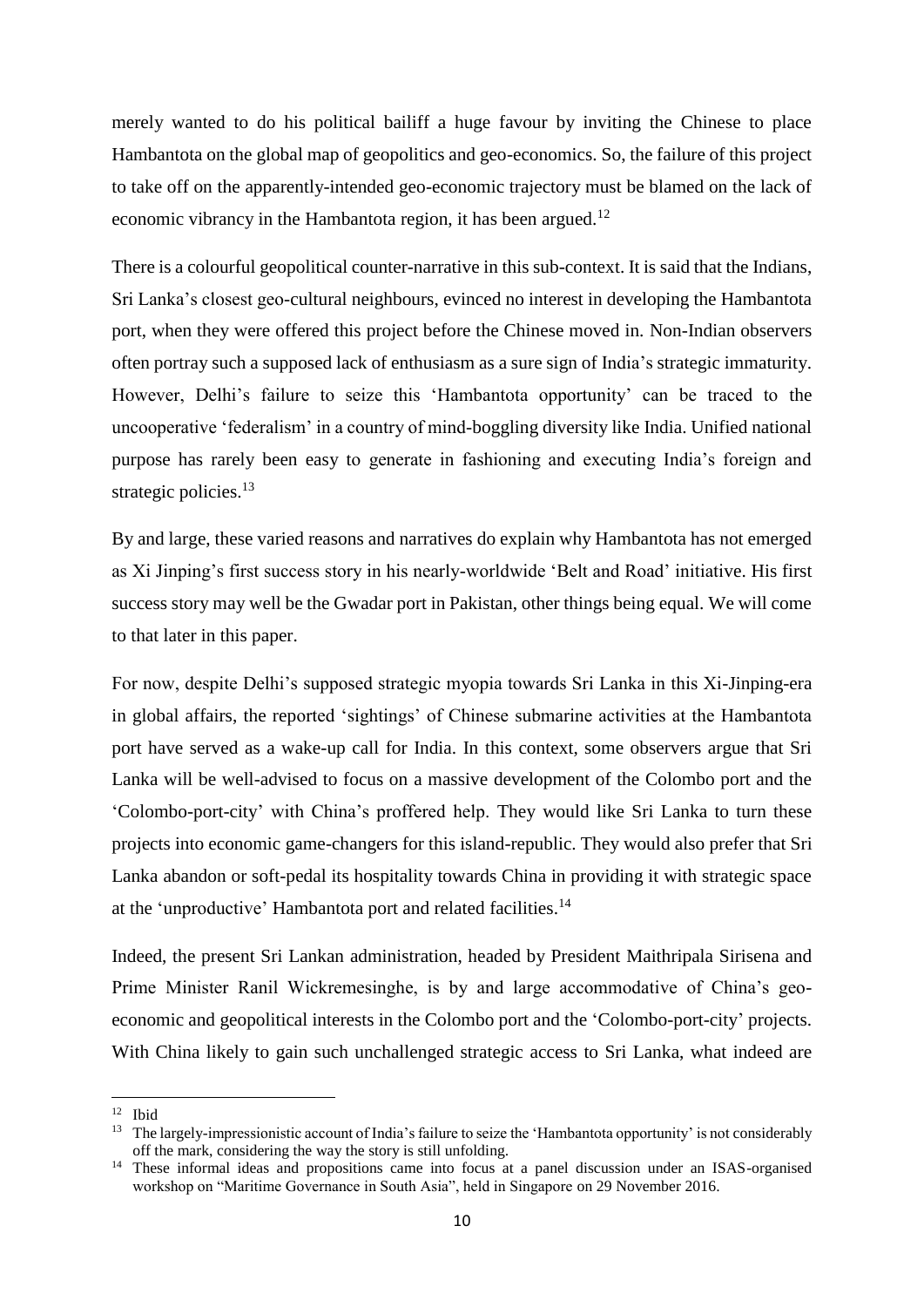India's options? In my view, Delhi may have to explore the possibilities of enhancing its current geo-economic access to the Trincomalee port on Sri Lanka's eastern seaboard – this in the manner of gaining geostrategic access as well. Another option for Delhi is to try and enhance its current acceptability ratio in Sri Lanka's Northern Province. These propositions are *not* aimed at seeking the conversion of Sri Lanka into a strategic playground, if not also a battleground, for Sino-Indian power projections. Colombo's own sense of strategic autonomy will be a key factor in imagining and configuring China's and India's stakes in Sri Lanka, going forward. However, China and India, too, should recognise that the red-line for their respective self-interest in Sri Lanka will be the latter's own sense of strategic autonomy.

Another Indian Ocean state of importance to Xi Jinping's '21st Century Maritime Silk Road' initiative is the Maldives. This country does fall within India's and China's respective *sphere of interest*. But I would suggest that Delhi let its current 'strategic partner', the US, take the lead in trying to moderate China's influence in the Maldives. After all, the US does have a huge strategic presence at Diego Garcia, not far from the southernmost island of the Maldives. Much will of course depend on the prospective Trump presidency's priorities, if at all, in the wider Indian Ocean region. Regardless of this aspect, India may be better-able to protect its strategic interests in the Indian Ocean region by focusing attention on Sri Lanka, Pakistan, Iran, the larger Gulf, besides Mauritius and Seychelles. This does not, however, mean that India should back-track on its current maritime-security cooperation with Sri Lanka and Maldives – a network that is being extended to include Mauritius and Seychelles.

## **Quest for a Jewel in China's Crown**

**.** 

Time was when the now-defunct British Empire had elevated its colonial possession of Undivided India to the status of a jewel in the British Crown. Now, surely, it is nobody's case that Pakistan, Beijing's "all-weather strategic partner" since  $2015$ , <sup>15</sup> is China's colony. However, the manner in which Xi Jinping is going about in carving out the China-Pakistan Economic Corridor (CPEC) does indicate that he is looking upon Pakistan as a potential jewel in China's Crown. He has completely ignored Delhi's objections to the passage of the mapped-

<sup>&</sup>lt;sup>15</sup> It was on 20 April 2015 that Chinese President Xi Jinping elevated Pakistan's status from an "all-weather strategic friend" to the more-important height of "all-weather strategic partner". Ministry of Foreign Affairs, Government of Pakistan, http://www.mofa.gov.pk/pr-details.php?prID=2733 (The relevant file details have been cited as they existed at the time of access)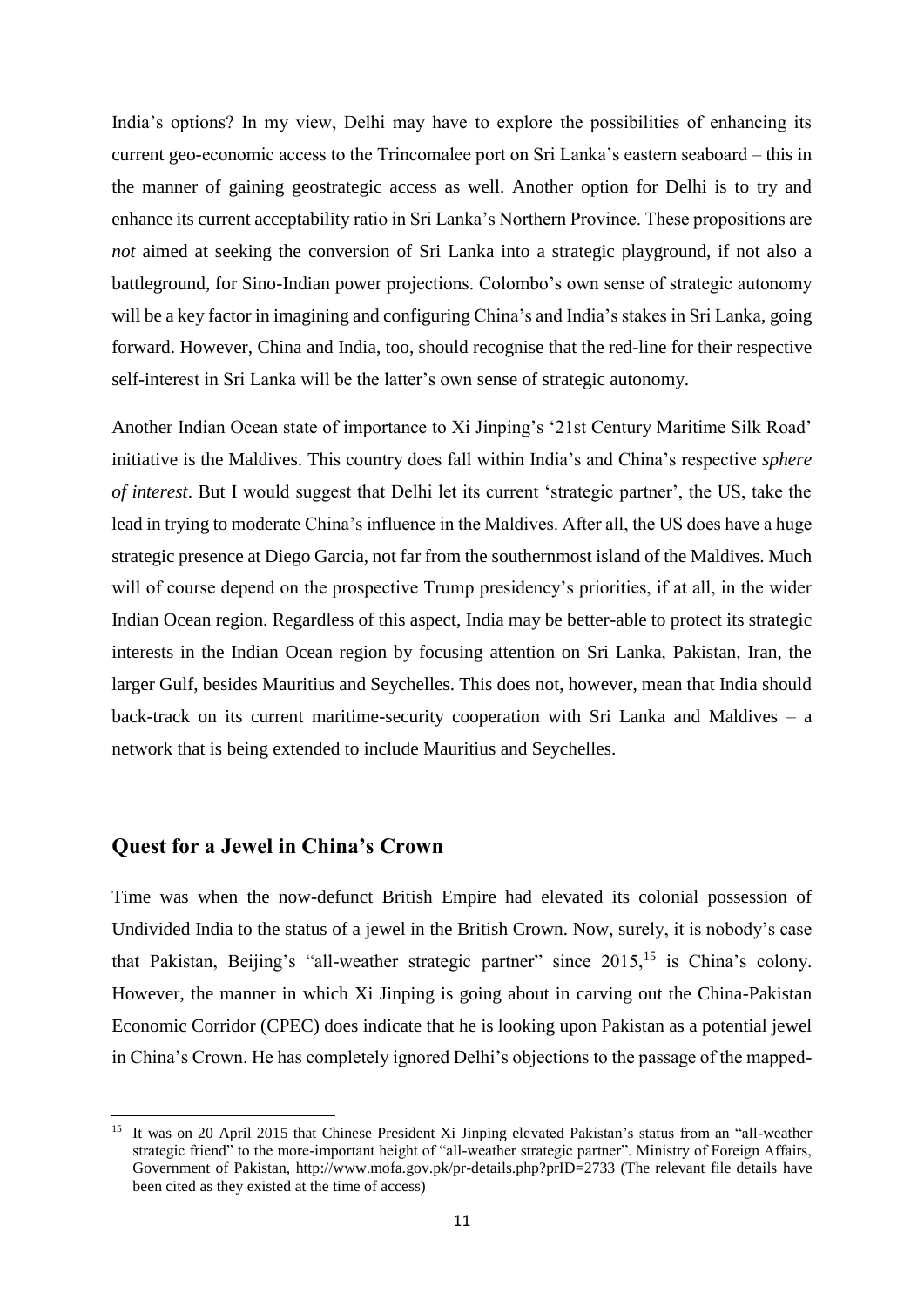route of the CPEC through a stretch of Pakistan-controlled territory that India regards as its own. Xi is doing so despite Beijing's own stand, a few years ago, that the Asian Development Bank should not finance India's economic projects in an area that China regarded (and does continue to claim to this day) as its own. Relevant to the brief discussion, which flows from here, is the well-known skewed Indo-Pakistan equation.

Equally relevant to our current discussion here – China's strategic outreach towards South Asia – is Pakistan's Gwadar port at the tail-end of the CPEC, not the disputed territory at the point where the Corridor enters Pakistan. It is to China's credit that the viability of the Chinese-built Gwadar port as a CPEC exit-point has been successfully demonstrated very recently. There are many arguments, even controversies, within Pakistan about the mapped-routes of the CPEC and about the inter-provincial 'gains' and 'losses' that might accrue from this corridor. These aspects fall outside the scope of this paper. Despite these controversies and despite Beijing's frequently-aired concerns about the safety of Chinese personnel and installations inside Pakistan,<sup>16</sup> the first consignment of Chinese cargo has now been transported along a CPEC route and outward through Gwadar.

A cursory glance at an accurate map will reveal the strategic importance of the Gwadar port for not only the CPEC but also for China's maritime outreach towards South Asia. In this context, and coinciding with the 'operationalization' of the Gwadar port for CPEC-purposes, the Chinese and Pakistani Navies exercised off Gwadar in November 2016. Both sides emphasised that such exercises were designed to promote the viability of the CPEC project. Indeed, Senior Captain Chi Qingtao, Flotilla Commander of the Chinese Navy, was quoted as saying that "these bilateral exercises will further refine operational capabilities of both the navies". As the commander who led the Chinese side for this particular exercise, he was further quoted as observing that "these exercises are also significant in the backdrop of China-Pakistan Economic Corridor (CPEC)".<sup>17</sup> Xi Jinping himself has often expressed his commitment to helping Pakistan fight terrorism and ensure the security of the CPEC-personnel and CPECinstallations in tune with the "national conditions" of Pakistan itself.<sup>18</sup> So, the comments from the Chinese Navy personnel, such as those quoted here, sound credible.

1

<sup>17</sup> Details of the latest Sino-Pakistani naval exercise near Gwadar port are available at http://www.ispr.gov.pk.

<sup>&</sup>lt;sup>16</sup> Chinese President Xi Jinping himself has officially asked Pakistan's top political and military leaders to take steps to protect Chinese personnel and installations in Pakistan. Details can be had from the English website of the Ministry of Foreign Affairs, People's Republic of China, http://www.fmprc.gov.cn (English site)

<sup>&</sup>lt;sup>18</sup> Xi Jinping's commitment to help Pakistan protect itself and the CPEC-personnel and installations has been disseminated by the PRC's Foreign Ministry. http://www.fmprc.gov.cn (English site)